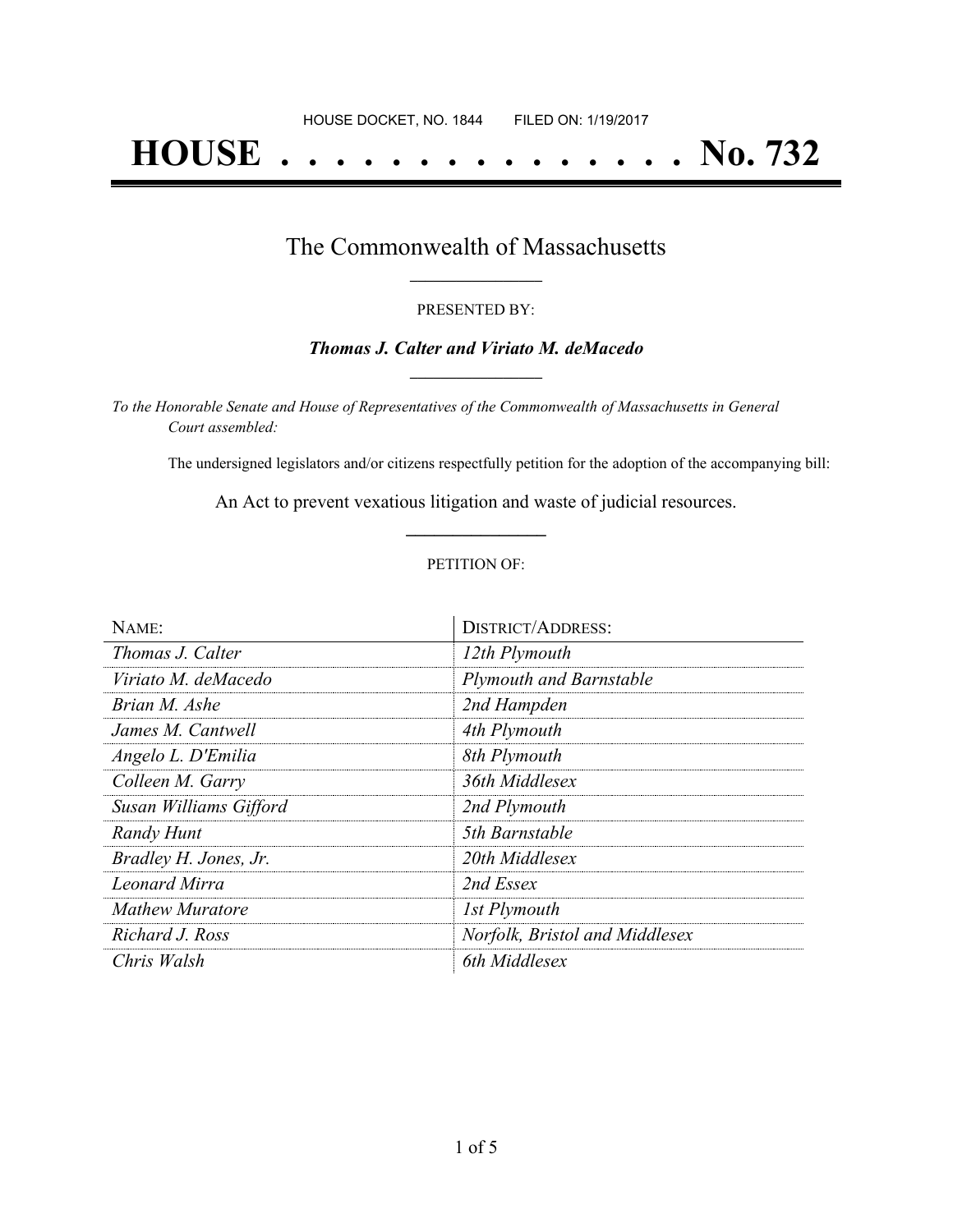#### HOUSE DOCKET, NO. 1844 FILED ON: 1/19/2017

## **HOUSE . . . . . . . . . . . . . . . No. 732**

By Representative Calter of Kingston and Senator deMacedo, a joint petition (accompanied by bill, House, No. 732) of Thomas J. Calter, Viriato M. deMacedo and others that plaintiffs who have filed five or more unsuccessful petitions in the past seven years be classified as vexatious litigants. The Judiciary.

#### [SIMILAR MATTER FILED IN PREVIOUS SESSION SEE HOUSE, NO. *1218* OF 2015-2016.]

### The Commonwealth of Massachusetts

**In the One Hundred and Ninetieth General Court (2017-2018) \_\_\_\_\_\_\_\_\_\_\_\_\_\_\_**

**\_\_\_\_\_\_\_\_\_\_\_\_\_\_\_**

An Act to prevent vexatious litigation and waste of judicial resources.

Be it enacted by the Senate and House of Representatives in General Court assembled, and by the authority *of the same, as follows:*

|  |  | SECTION 1. Section 6E of Chapter 231 of the General Laws, as appearing in the 2014 |  |  |
|--|--|------------------------------------------------------------------------------------|--|--|
|  |  |                                                                                    |  |  |

2 Official Edition, is hereby amended by inserting, after the fourth paragraph, the following:-

3 "Defendant," any person or entity, including a corporation, association, partnership, firm,

4 or governmental entity, against whom an action is or was commenced or is sought to be

5 commenced;

6 "Security," an undertaking by a vexatious litigant to ensure payment to a defendant in an

7 amount reasonably sufficient to cover the defendant's anticipated, reasonable expenses of

8 litigation, including attorney's fees and taxable costs;

9 "Vexatious litigant,"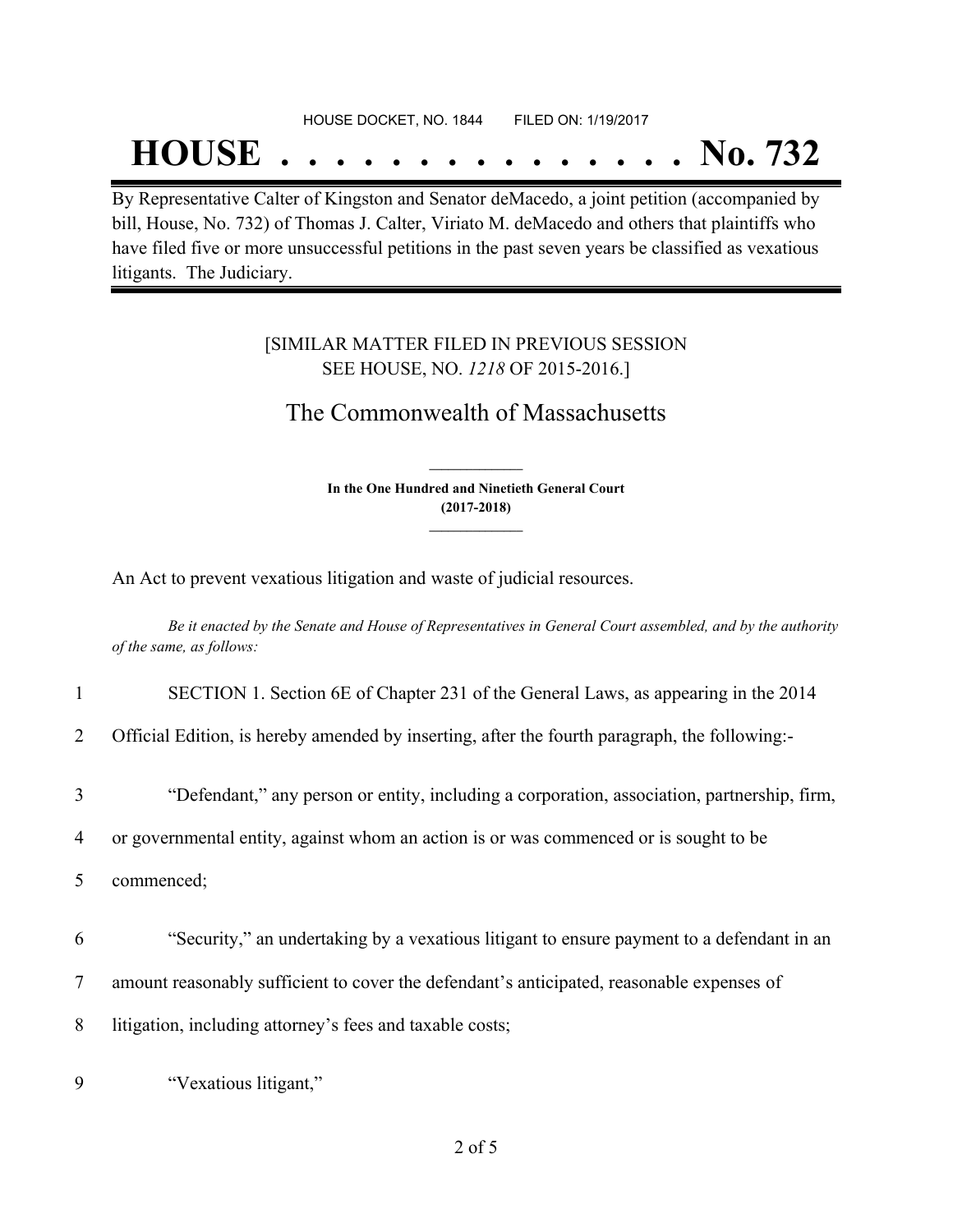| 10 | (1) A party as defined in this section who, in the immediately preceding 5-year period,                |
|----|--------------------------------------------------------------------------------------------------------|
| 11 | has commenced, prosecuted, or maintained, pro se, five or more civil actions in any court in this      |
| 12 | state, except an action governed by the Massachusetts Uniform Small Claims Rules, which                |
| 13 | actions have been finally and adversely determined against such person or entity; or                   |
| 14 | (2) Any party previously found to be a vexatious litigant pursuant to section $6F\frac{1}{2}$ .        |
| 15 | SECTION 2. Chapter 231 of the General Laws, as so appearing, is hereby amended by                      |
| 16 | inserting, after Section 6F, the following section:-                                                   |
| 17 | SECTION $6F\frac{1}{2}$ . (a) In any civil action pending in any court of this state, including        |
| 18 | actions governed by the Massachusetts Uniform Small Claims Rules, any defendant may move               |
| 19 | the court, upon notice and hearing, for an order requiring the plaintiff to furnish security. The      |
| 20 | motion shall be based on the grounds, and supported by a showing, that the plaintiff is a              |
| 21 | vexatious litigant and is not reasonably likely to prevail on the merits of the action against the     |
| 22 | moving defendant.                                                                                      |
| 23 | (b) At the hearing upon any defendant's motion for an order to post security, the court                |
| 24 | shall consider any evidence, written or oral, by witness or affidavit, which may be relevant to the    |
| 25 | consideration of the motion. No determination made by the court in such a hearing shall be             |
| 26 | admissible on the merits of the action or deemed to be a determination of any issue in the action.     |
| 27 | If, after hearing the evidence, the court determines that the plaintiff is a vexatious litigant and is |
| 28 | not reasonably likely to prevail on the merits of the action against the moving defendant, the         |
| 29 | court shall order the plaintiff to furnish security to the moving defendant in an amount and within    |
| 30 | such time as the court deems appropriate.                                                              |

of 5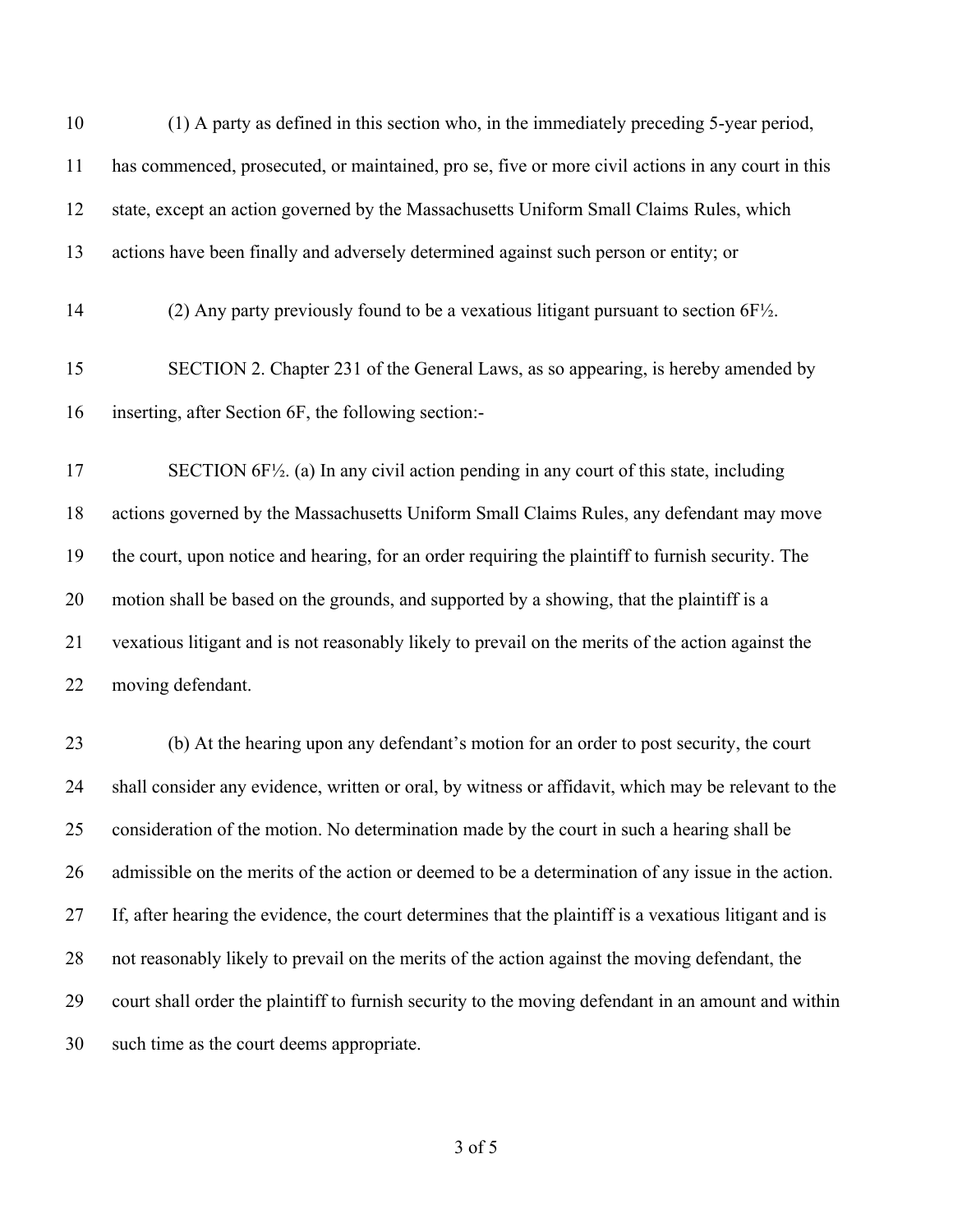(c) If the plaintiff fails to post security required by an order of the court under this section, the court shall immediately issue an order dismissing the action with prejudice as to the defendant for whose benefit the security was ordered.

 (d) If a motion for an order to post security is filed prior to the trial in an action, the action shall be automatically stayed and the moving defendant need not plead or otherwise respond to the complaint until 10 days after the motion is denied. If the motion is granted, the moving defendant shall respond or plead no later than 10 days after the required security has been furnished.

 (e) In addition to any other relief provided in this section, the court may, on its own motion or on the motion of any party, enter a prefiling order prohibiting a vexatious litigant from commencing, pro se, any new action in the courts without first obtaining leave of the administrative judge of that circuit. Disobedience of such an order may be punished as contempt of court by the administrative judge of that circuit. Leave of court shall be granted by the administrative judge only upon a showing that the proposed action is meritorious and is not being filed for the purpose of delay or harassment. The administrative judge may condition the filing of the proposed action upon the furnishing of security as provided in this section.

 (f) The clerk of the court shall not file any new action by a vexatious litigant pro se unless the vexatious litigant has obtained an order from the administrative judge permitting such filing. If the clerk of the court mistakenly permits a vexatious litigant to file an action pro se in contravention of a prefiling order, any party to that action may file with the clerk and serve on the plaintiff and all other defendants a notice stating that the plaintiff is a pro se vexatious litigant subject to a prefiling order. The filing of such a notice shall automatically stay the litigation

of 5